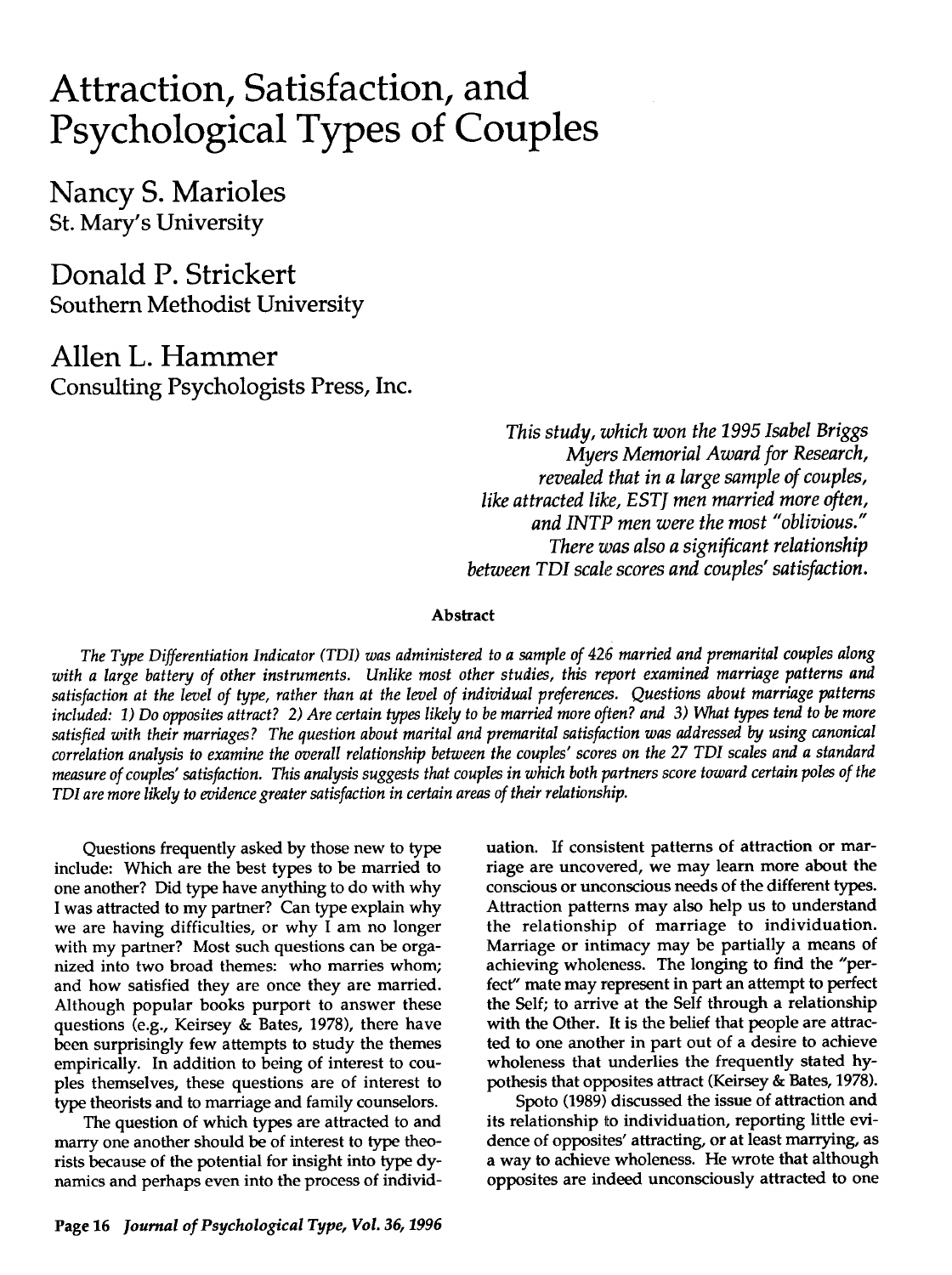another, such attraction is now usually in the context of short-term extramarital relationships. And in a probably unintended double entendre, he noted that marriage is no longer the "hotbed" of individuation that it may once have been. Spoto believes that peo ple are now, at least consciously, looking for safety, not excitement, in marriage.

Marriage and family counselors are usually less interested in the dynamics of attraction than in the particular problems or issues that might be associated with certain type pairings. Because counselors must deal with the couples' types as given, they want to know how particular problems presented by couples may be related to their type preferences. Counselors can use this information to defuse some of the blam ing and anger often expressed by couples in therapy and can help couples objectify the behaviors and see how each person has legitimate needs based on his or her preferences. Marriage counselors also can use type information to identify potential strengths re lated to preferences that can serve as resources in the therapeutic process.

Sherman (1981) has conducted the most compre hensive research on couples' satisfaction. Counting the number of individual preferences in common, she found that people are more likely to marry types ex actly like or similar to their own (more on this later) than they are to marry opposite types. However, her most significant contribution was to delineate prefer ence combinations that reported the most problems in relationships. Differences or similarities on the E-I scale had the most impact on reported problems; male introverts living with an extraverted female re ported the most problems.

Hammer's (1987) research also addressed the issue of the relationship between a couple's type pref erences and the kinds of problems and strengths they experience. A large number of sentences describing the effects of various combinations of preferences in a close relationship was generated from the literature and from clinical experience. Each of these sentences was rated for accuracy by a group of type experts who had also practiced couples' counseling, by coun selors working with couples whose type was known to them, and/or by the couples themselves. A de scription of particular strengths and weaknesses asso ciated with each possible pairing of preferences emerged. For example, the sentence "When talking, the sensing type may become frustrated by the intu itive type's tendency to be vague and abstract" was rated by all sources as an accurate description of a potential problem between a sensing partner and an intuitive partner.

The research reported in this paper seeks to ex pand on the work of Sherman (1981) and Hammer (1987) in two ways: first, by examining the questions of both attraction and satisfaction using complete types rather than individual preferences; and second, by using the scales from the Type Differentiation Indicator (TDI; Saunders, 1987) to examine the rela tionship between type and satisfaction. Because the TDI consists of 27 scales and also yields the MBTI type, it provides a richer source of data with which to examine the effect of similarities or differences on couples' satisfaction. This paper reports the first, ex ploratory, phase of this research.

#### Method

Subjects. The total sample participating in some phase of the study consisted of 1,111 individuals, 521 men and 590 women from San Antonio, Texas. The type table for this sample is shown in Table 1. The actual number of couples available for the analyses  $(N = 426)$  was less than half the number of individuals, because it occasionally happened that one person would volunteer, but his or her partner would later decline to participate. The sample was drawn from two populations: couples in conjoint couples' thera py  $(N = 271)$  and couples not in therapy  $(N = 155)$ . There were married and premarital couples in both groups. Some of the therapy couples were being treated for physical abuse, child abuse, addictions, depression, and other disorders. Other therapy cou ples manifested more normative relationship con cerns, such as communication problems or lack of conflict resolution skills. The therapy couples inclu ded a sample of military personnel and their spouses  $(N = 218$  couples) as well as clients from private psychotherapy practices  $(N = 53$  couples).

The engaged couples  $(N = 80)$  were recruited from Catholic premarital classes (36% participation rate) or by their individual priest (90% participation rate). The nontherapy married couples ( $N = 75$ ) were solicited by word of mouth from both civilian and military populations and were included in the sample only if they indicated that they had never been in marital therapy. Volunteers were also sought among graduate students in marriage and family counseling programs ( $N = 22$  couples) and from a pool of probation officers ( $N = 48$ ) attending an in-service training program. Although the data were collected from the San Antonio area, the places of origin of military cou ples in the sample represented almost all geographi cal regions of the U.S. The sample sizes reported in later analyses do not always match the stated num bers because not all couples were administered the same satisfaction measures and because data were missing from some measures.

Overall, the sample was fairly highly educated, with educational level varying from 6 to 19 years, with a mean of 14 years. Approximately 83% of the sample were Caucasian, 15% Hispanic, 2% Black, and less than 1% Asian. The average length of time that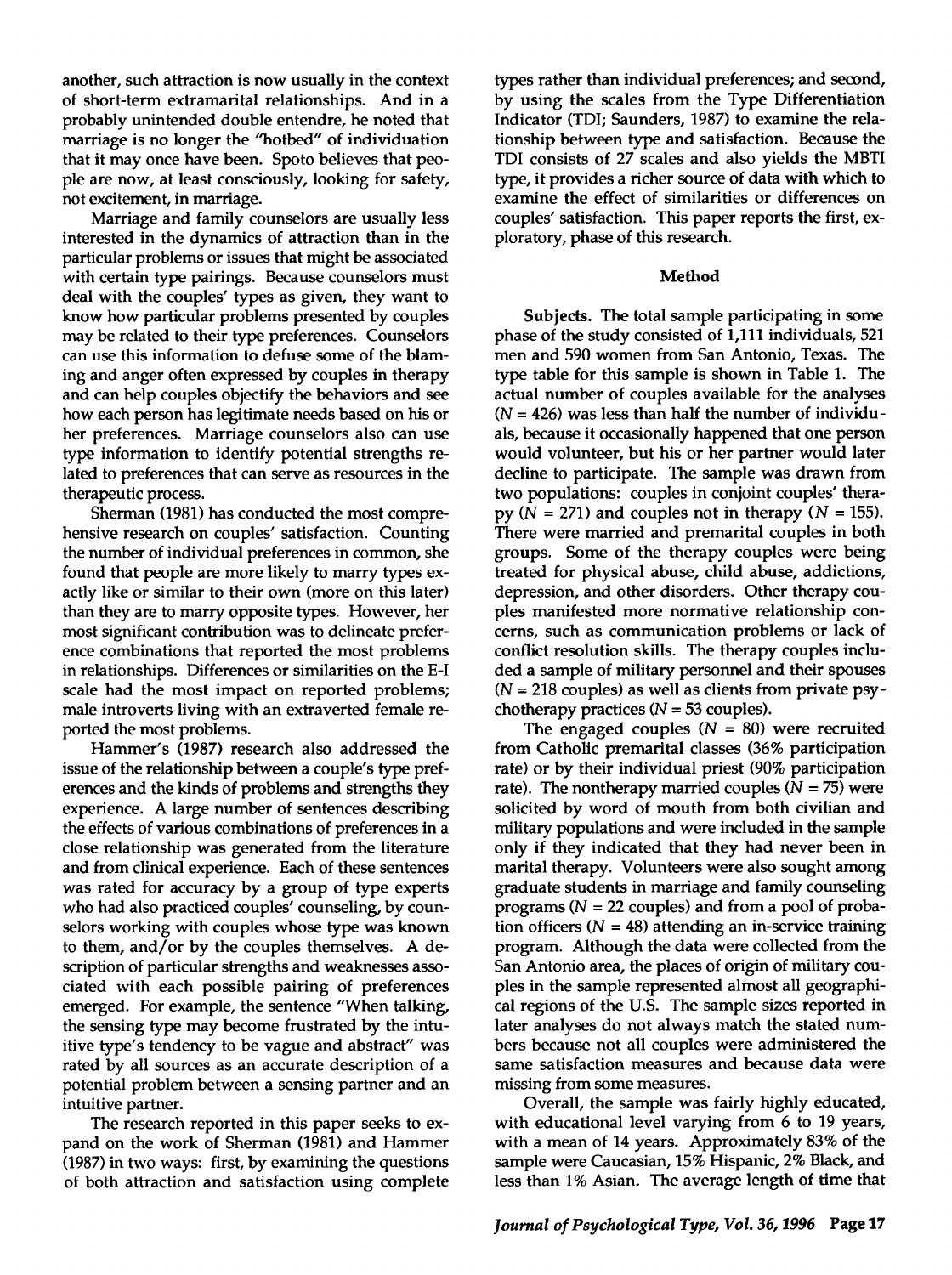## *Table 1. Type Distribution of the Total Sample of Couples.*  $N = 1,111 + 1\%$  of N

|                                    | The Sixteen Complete Types |                    |                  | Dichotomous Preferences                 |
|------------------------------------|----------------------------|--------------------|------------------|-----------------------------------------|
| ISTI                               | ISFI                       | INFJ               | INTJ             | E<br>$n = 537$<br>$(48.3\%)$            |
| $n = 137$                          | $n = 141$                  | $n = 58$           | $n = 41$         | $\mathbf I$<br>$n = 574$<br>$(51.7\%)$  |
| (12.3%)                            | $(12.7\%)$                 | (5.2%)             | $(3.7\%)$        |                                         |
| $+ + + + +$                        | $+ + + + +$                | $+ + + + +$        | $+ + + +$        | S<br>$(62.1\%)$<br>$n = 690$            |
| $+ + + + +$                        | $+ + + + +$                |                    |                  | ${\bf N}$<br>$n = 421$<br>(37.9%)       |
| $+ +$                              | $+ + +$                    |                    |                  |                                         |
|                                    |                            |                    |                  | T<br>$n = 401$<br>$(36.1\%)$            |
|                                    |                            |                    |                  | ${\bf F}$<br>$n = 710$<br>$(63.9\%)$    |
|                                    |                            |                    |                  | J<br>$(63.1\%)$<br>$n = 701$            |
|                                    |                            |                    |                  | $\mathbf{P}$<br>$n = 410$<br>$(36.9\%)$ |
| ISTP                               | ISFP                       | INFP               | INTP             |                                         |
| $n = 32$                           | $n = 74$                   | $n = 66$           | $n = 25$         | Pairs and Temperaments                  |
| $(2.9\%)$                          | $(6.7\%)$                  | $(5.9\%)$          | (2.3%)           |                                         |
| $+ + +$                            | $+ + + + +$                | $+ + + + +$        | $+ +$            | IJ<br>$n = 377$<br>$(33.9\%)$           |
|                                    | $+ +$                      | $\ddot{}$          |                  | IP<br>$n = 197$<br>(17.7%)              |
|                                    |                            |                    |                  | EP<br>$n = 213$<br>$(19.2\%)$           |
|                                    |                            |                    |                  | EJ<br>$n = 324$<br>$(29.2\%)$           |
|                                    |                            |                    |                  | <b>ST</b><br>$(24.8\%)$<br>$n = 276$    |
|                                    |                            |                    |                  | <b>SF</b><br>$n = 414$<br>(37.3%)       |
|                                    |                            |                    |                  | $N$ F<br>$n = 296$<br>$(26.6\%)$        |
| ESTP<br>$n = 24$                   | ESFP<br>$n = 65$           | ENFP<br>$n = 99$   | ENTP<br>$n = 25$ | <b>NT</b><br>$n = 125$<br>(11.3%)       |
| $(2.2\%)$                          | $(5.9\%)$                  | $(8.9\%)$          | $(2.3\%)$        | S J<br>(44.6%)<br>$n = 495$             |
| $+ +$                              | $+ + + + +$                | $+ + + + +$        | $+ +$            | SP <sub></sub><br>$n = 195$<br>(17.6%)  |
|                                    | +                          | $***$              |                  | NP<br>$n = 215$<br>$(19.4\%)$           |
|                                    |                            |                    |                  | NJ<br>$n = 206$<br>(18.5%)              |
|                                    |                            |                    |                  | TJ<br>$n = 295$<br>$(26.6\%)$           |
|                                    |                            |                    |                  | <b>TP</b><br>$n = 106$<br>$(9.5\%)$     |
|                                    |                            |                    |                  | FP<br>$n = 304$<br>$(27.4\%)$           |
|                                    |                            |                    |                  | FJ<br>$n = 406$<br>(36.5%)              |
| ESTJ                               | ESFJ                       | ENFJ               | ENTJ             |                                         |
| $n = 83$                           | $n = 134$                  | $n = 73$           | $n = 34$         | $\mathbb{N}$<br>$n = 190$<br>$(17.1\%)$ |
| (7.5%)                             | $(12.1\%)$                 | (6.6%)             | $(3.1\%)$        | EN<br>$n = 231$<br>$(20.8\%)$           |
| $+ + + + +$                        | +++++                      | +++++              | $+ + +$          | IS<br>384<br>$n =$<br>$(34.6\%)$        |
| + + +                              | +++++<br>$+ +$             | $+ +$              |                  | ES<br>$n = 306$<br>(27.5%)              |
|                                    |                            |                    |                  | ET<br>$n = 166$<br>$(14.9\%)$           |
|                                    |                            |                    |                  | EF<br>371<br>$(33.4\%)$<br>$n =$        |
|                                    |                            |                    |                  | IF<br>$n = 339$<br>$(30.5\%)$           |
|                                    |                            |                    |                  | <b>IT</b><br>$n = 235$<br>$(21.2\%)$    |
| Jungian Types (E)                  | Jungian Types (I)          | Dominant Types     |                  |                                         |
| %<br>n                             | %<br>n                     | %<br>n             |                  | Nancy S. Marioles,                      |
| E-TJ<br>117<br>10.5%               | I-TP<br>57<br>5.1%         | Dt. T 174<br>15.7% |                  | Donald P. Strickert,                    |
| E-FJ<br>207<br>18.6%<br>ES-P<br>89 | I-FP<br>140<br>12.6%       | Dt. F 347<br>31.2% |                  | and Allen L. Hammer,                    |
| 8.0%<br>EN-P 124<br>11.2%          | IS-J<br>278<br>25.0%       | Dt. S 367<br>33.0% |                  | Attraction, Satisfaction, and           |
|                                    | IN-J<br>99<br>8.9%         | Dt. N 223<br>20.1% |                  | Psychological Types of Couples.         |

 $\bar{\chi}$ 

Page 18 **Journal of PsychologicalType, Vol. 36,1996**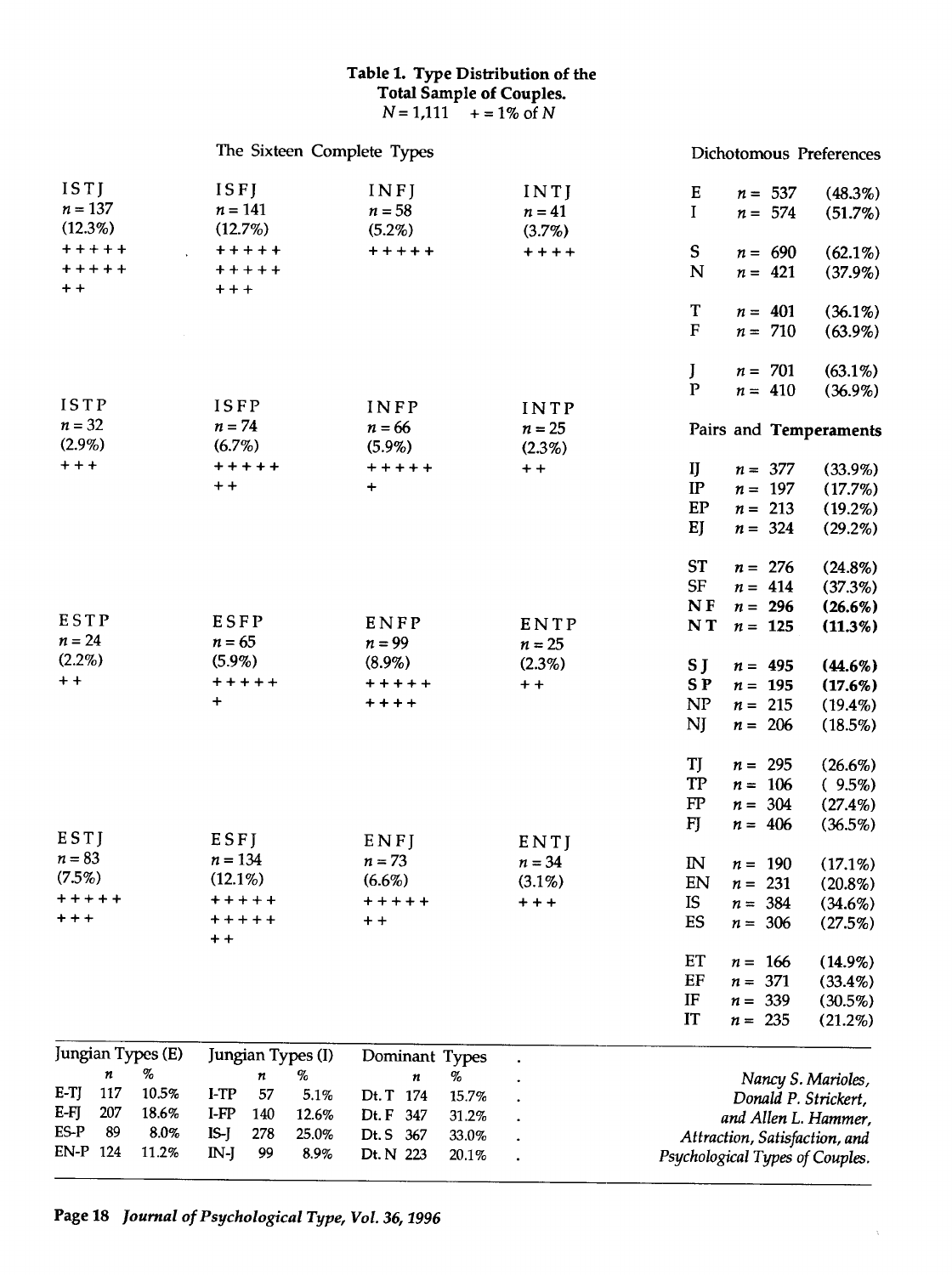couples reported being married was 11 years, with a range from 0 to 47 years. The mean age of the sample was 36, with a range from 17 to 79.

Measures. Form J of the MBTI was administered to both partners in each couple in the sample and scored to produce the 27 TDI scale scores as well as the four-letter MBTI type. Of the TDI scales, 20 are subscales of the four familiar MBTI dimensions. The other 7 scales are known as the Comfort/Discomfort Scales (Saunders, 1987). The internal consistency reli ability of the TDI scales ranges from .18 for the Defiant/Compliant scale to .72 for the Logical/ Affective scale; the median alpha reliability for the 27 scales is .59.

The Dyadic Adjustment Scale (DAS; Spanier, 1976) was the measure of relationship satisfaction employed in this phase of the study. The DAS con sists of 32 items keyed so that high scores indicate higher agreement or satisfaction. Although the DAS has been factor analyzed, and four subscales have been extracted, the DAS items were treated as indi vidual variables in this study. This approach was used because the DAS items provide a much richer source of concrete descriptive information about a couple's relationship than do the more abstract DAS scales (consensus, cohesion, satisfaction, and affectional expression). Given the lack of empirical re search in this area and our hope that the results of this study would be useful to practitioners, the cou ples' responses at the item level was important. Item 20 (Do you ever regret that you married/lived to gether was omitted because 87 people, mostly pre marital couples, did not answer it. Although the reli ability of the individual DAS items is unknown, the reliability of the four DAS subscales ranges from .73 to .94 and the alpha reliability of the total DAS score is .96, indicating a high degree of internal consistency among the items. Given the exploratory nature of this phase of the research and the analysis employed, the use of the individual items was considered appro priate because it allowed us to obtain the maximum amount of information from the data.

Analysis of Attraction. To provide the clearest test of whether opposite or like types tend to attract, an "attraction ratio" (AR) was computed for two sub sets of the total sample: couples comprised of exact opposite types; and couples comprised of exactly the same type. The attraction ratio is analogous to the self-selection ratio used in MBTI career research (McCaulley,1985). The attraction ratio is the percent age of people of one type who marry a person of an other type, divided by the percentage of that other type in a base population. A high AR indicates that the pairing occurs more frequently than would be ex pected given the occurrence of that other type in the

base population. For example, of the 30 ISTJ women in the sample of 364 couples, only one was married to an ENFP man, yielding a numerator for the AR of  $1 +$ 30, or 3.3%. The denominator of the AR is the num ber of male ENFPs in a given base population. For the base population, a national sample of 258 men and 273 women was used (Hammer & Mitchell, 1995). This sample was collected as part of a national representative sampling effort for a number of psy chological tests and then matched to the 1990 U.S. census on gender and race. It therefore offers the closest approximation to a national representative sample of MBTI types currently available. Since ENFP men were 6% of this sample, the AR for ISTJ women married to ENFP men is  $3.3\% + 6\%$ , or 0.55. The AR indicates that this pairing of opposites oc curred in the sample with about half of the frequency that one would expect. Note that attraction ratios must be examined for each gender separately—attrac tion does not necessarily flow in both directions. For instance, even if INFP men choose INFP women more frequently than would be expected (as represented by the frequency of the latter in the base population), the converse is not **necessarily** true.

Because of the exploratory nature of this research and the large number of comparisons, chi-square tests of significance were not computed for each spe cific pairing. At this point, we were more interested in the overall trend of whether opposites or like types tend to be attracted to one another than whether any specific combination is statistically significant.

Analysis of Satisfaction. To determine the rela tionship of TDI scale scores to couples' satisfaction, canonical correlation analysis was used (SAS, 1990). This analytic procedure is valuable in exploratory re search (Thompson, 1984) because it can be used to: 1) determine whether there is an overall relationship between two sets of variables that may warrant fur ther investigation; 2) identify specific variables in each set that may hold the most promise for further study; and 3) control for the large number of signifi cance tests that would otherwise be necessary using 27 TDI scales and 31 DAS items. Conceptually, canonical correlation analysis is similar to a standard correlation between two variables except that the "variables" being correlated in this analysis are really sets or composites of the original individual vari ables. Using an iterative procedure, the program weights each of the variables in each set so that the overall correlation between the two sets is maxi mized. In this study, the weighted DAS items make up one set of variables and the weighted TDI scale scores the other set.

Given the questions of interest to both practition ers and theorists, the focus in this study was the cou ple as a whole. When using the couple as the unit of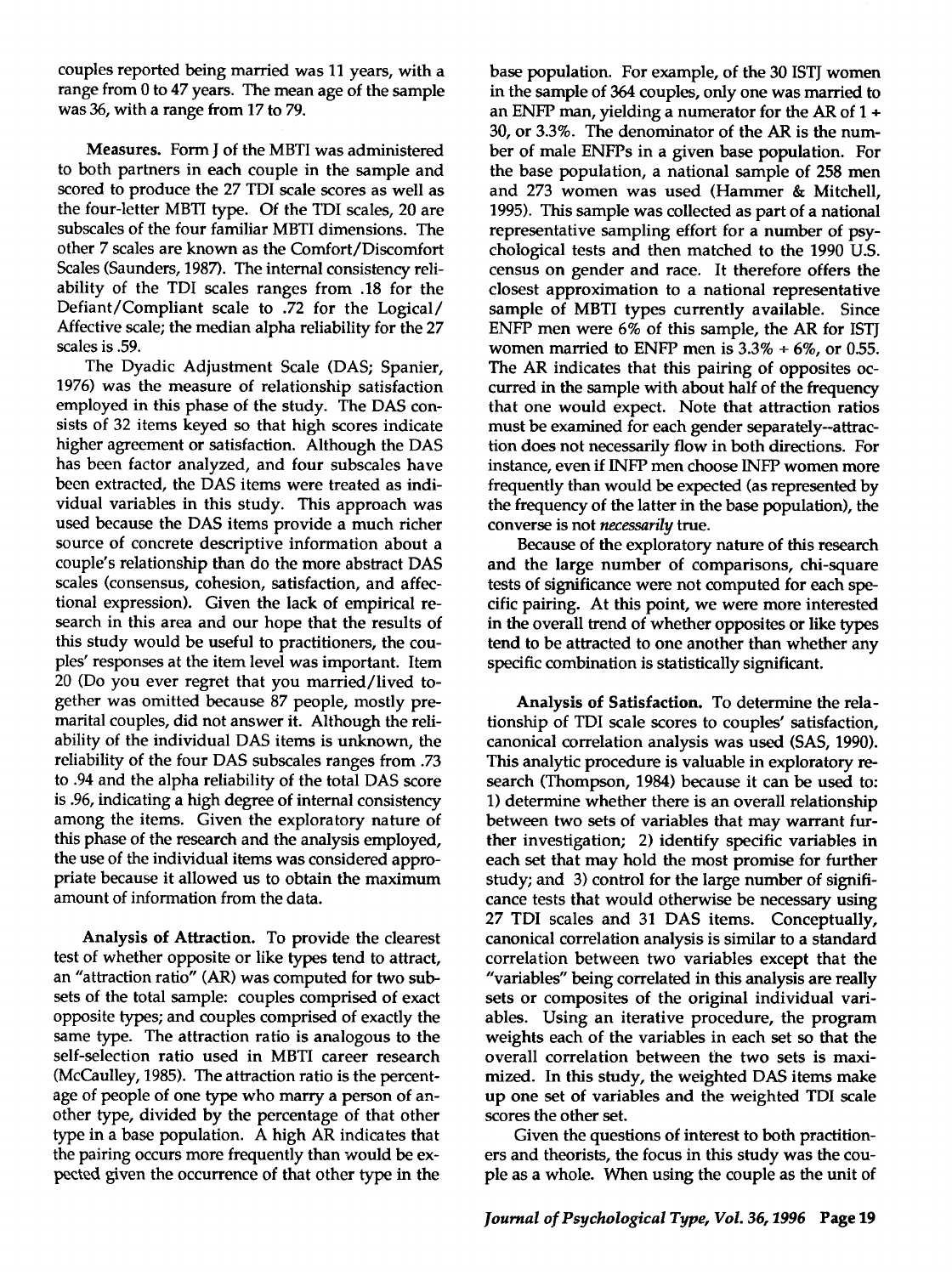analysis, either summed or difference scores can be used for either the DAS, the TDI, or both. Each pro vides a different kind of information about the cou ples' responses. Summed TDI scores indicate which pole of the TDI scale the couple has endorsed. A high summed score means that both partners score toward the right of the TDI scale (toward the I, N, F, or P poles); a low summed score means that both partners score toward the left of the TDI scale (toward the E, S, T, or J poles). For example, on the Gregarious/ Intimate scale, a high summed score indicates a pref erence by **both** partners toward Intimate; a low summed score indicates a preference by both partners toward Gregarious. DAS summed scores represent how much overall satisfaction there is with various aspects of the relationship. High scores indicate satis faction by both partners; low scores dissatisfaction by both. Using summed DAS and TDI scores is an at tempt to answer the following question: What is the relationship between scoring toward one pole of a TDI scale to the couple's satisfaction with various as pects of the relationship? Note that high summed scores do not mean that the partners have coopera tively arrived at some agreed-upon level of satisfac tion; they are calculated from the individual satisfac tion scores of each person in the relationship.

Unfortunately, using TDI summed scores also yields a group of couples with "average" scores on a TDI scale. The problem for interpretation is that this group contains two kinds of couples: 1) ones in which both partners scored toward the middle of the TDI scale; and 2) ones in which each partner scored toward opposite poles of the TDI scale. Middle scores on the DAS are subject to the same problem of interpretation. Difference scores on the TDI and the DAS help to overcome some of the limitations on in terpretation that might result if only summed scores were used, although they too have limitations in the kind of questions that can be addressed. TDI differ ence scores address the question of how personality similarities or differences affect the relationship. Low difference scores on a given TDI scale mean that each of the partners scored about the same on that scale, although they do not reveal **where** on the scale they scored. High TDI difference scores indicate that the partners scored near the opposite ends of the scale. For example, TDI difference scores with DAS summed scores would tell whether differences on Gregarious/Intimate yield greater or less overall sat isfaction. DAS difference scores reflect not how much overall satisfaction there is with the relation ship, but rather how much the partners **agree** that they are satisfied on each item. Since each combina tion of summed and difference scores on the TDI and the DAS addresses different questions, the canonical correlation analyses were conducted using all four possible combinations of scores.

The two competing hypotheses, that opposites at tract, and that like attracts like, were examined sepa rately for men and women. The results are shown in Table 2. With two exceptions, ESTJ men married to INFP women  $(AR = 6.06)$ , and ESTP men married to INFJ women  $(AR = 3.03)$ , there is little evidence that opposites attract or marry. There was also a trend for ISTI men to marry ENFP women  $(AR = 1.39)$ . An AR of zero indicates that there were **no** couples represent ing this pair of types in the sample. For both women and men, 9 of the 16 possible pairings of opposite types were not found. On the other hand, the attrac tion ratios suggest that "like types" do tend to be at tracted to and marry each other, especially among in tuitive and feeling types. For men, the types most overrepresented in being married to like types were INFPs (AR = 5.26), INFJs (AR = 4.17), and INTPs (AR = 4.17). For women, the most overrepresented com binations were ENFJs (AR =  $8.33$ ) and INFJs (AR = 6.25).

Caution is needed when interpreting these ratios. Since attraction ratios are based on percentages, a small change in frequency can result in a moderate to large change in an AR. Although we cannot make too much of the probability of any particular type pairing, the overall pattern or trend suggests that like attracts like, particularly on the S-N and T-F scales.

*Satisfaction* by *Type.* We were interested in whether certain types tended to be more or less satis fied with their relationship, regardless of their part ner's type. Satisfaction was measured by an item on the TDI answer sheet that asks respondents on a 4-point scale how satisfied they are with their current relationship. However, for the purposes of this anal ysis, "very dissatisfied" and "somewhat dissatisfied" were collapsed, as were "very satisfied" and "some what satisfied." Table 3 shows the 16 types for women ranked by the percentage of relationships in which both partners were satisfied. There seems to be no type-related pattern in this list.

Table 4 provides the same ranking for men. In this table, it can be observed that there is a higher percentage of male extraverts in relationships where both partners are satisfied. This observation was sta tistically significant, with  $X^2$  (1, 364) = 5.2, p < .03. With the exception of INFP men, all of the types in the top half of this list are extraverted. The INTP men exhibited, by far, the lowest percentage of relation ships in which **both** partners report being satisfied (only33%). However, it is interesting that 66% of the INTP men said that they **themselves** are satisfied with their relationship.

This disparity between the satisfaction level of partners raised an interesting issue and suggested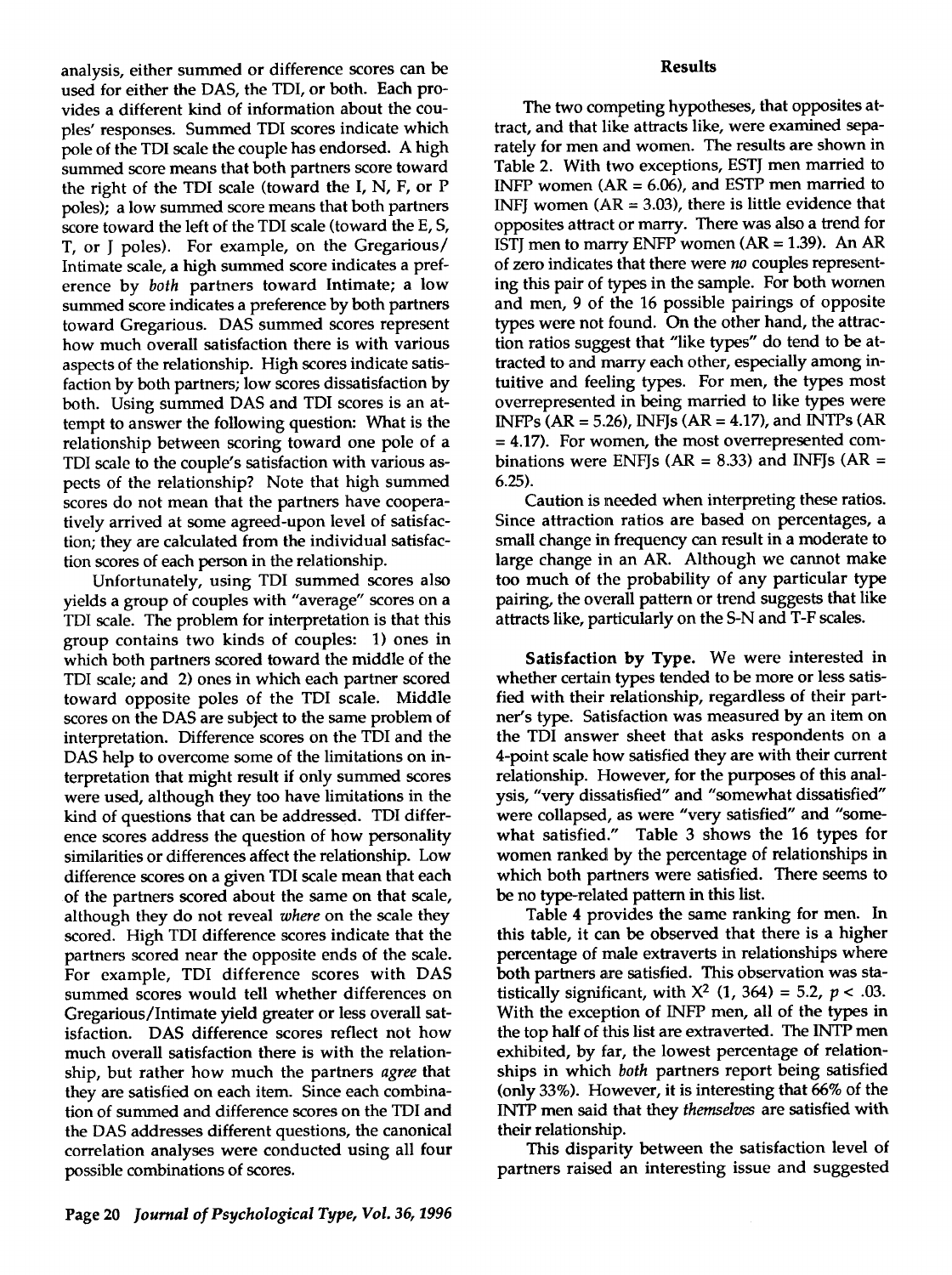# *Table 2. Attraction Ratios (AR) for Men and Women Married to Opposite and Like Types.*

| Type of<br>Woman | <b>AR When</b><br>Married to the<br><b>Opposite Type</b> | AR When<br>Married to the<br>Same Type | Type of<br>Man | <b>AR When</b><br>Married to the<br><b>Opposite Type</b> | <b>AR When</b><br>Married to the<br>Same Type |
|------------------|----------------------------------------------------------|----------------------------------------|----------------|----------------------------------------------------------|-----------------------------------------------|
| <b>ISTJ</b>      | 0.56                                                     | 0.53                                   | <b>ISTJ</b>    | 1.39                                                     | 0.36                                          |
| <b>ISTP</b>      | 0.00                                                     | 0.00                                   | <b>ISTP</b>    | 0.00                                                     | 0.00                                          |
| <b>ESTP</b>      | 0.00                                                     | 0.00                                   | <b>ESTP</b>    | 3.03                                                     | 0.00                                          |
| <b>ESTJ</b>      | 0.91                                                     | 0.97                                   | <b>ESTJ</b>    | 6.06                                                     | 1.14                                          |
| <b>ISFJ</b>      | 0.60                                                     | 1.49                                   | <b>ISFJ</b>    | 0.00                                                     | 1.15                                          |
| <b>ISFP</b>      | 0.00                                                     | 2.17                                   | <b>ISFP</b>    | 0.00                                                     | 0.46                                          |
| <b>ESFP</b>      | 0.00                                                     | 4.55                                   | <b>ESFP</b>    | 0.00                                                     | 1.67                                          |
| <b>ESFJ</b>      | 0.23                                                     | 3.23                                   | <b>ESFJ</b>    | 0.00                                                     | 1.33                                          |
| <b>INFJ</b>      | 0.78                                                     | 6.25                                   | <b>INFJ</b>    | 0.00                                                     | 4.17                                          |
| <b>INFP</b>      | 1.19                                                     | 1.67                                   | <b>INFP</b>    | 0.66                                                     | 5.26                                          |
| <b>ENFP</b>      | 1.28                                                     | 1.52                                   | <b>ENFP</b>    | 0.28                                                     | 1.23                                          |
| <b>ENFJ</b>      | 0.00                                                     | 8.33                                   | <b>ENFJ</b>    | 0.00                                                     | 4.76                                          |
| <b>INTJ</b>      | 0.00                                                     | 2.22                                   | <b>INTJ</b>    | 0.00                                                     | 3.85                                          |
| <b>INTP</b>      | 0.00                                                     | 3.57                                   | <b>INTP</b>    | 0.56                                                     | 4.17                                          |
| <b>ENTP</b>      | 0.00                                                     | 0.00                                   | <b>ENTP</b>    | 1.23                                                     | 0.00                                          |
| <b>ENTJ</b>      | 0.00                                                     | 0.00                                   | <b>ENTJ</b>    | 0.00                                                     | 0.00                                          |

another way to look at the data. For each type, an index of satisfaction discrepancy was computed that represented the difference between the percentage of one type who say they are satisfied and the percent age of that same type who are involved in a relation ship in which **both** partners are satisfied. Although there may be other explanations, it was hypothesized that the greater the difference between the satisfac tion level of the partners, the more "oblivious" is the partner with the high satisfaction rating. Although this index is technically a measure of satisfaction dis crepancy, discussion of these findings with over 150 participants in our couples' workshops provided anecdotal support for our notion that it could be con strued as an index of obliviousness. Values for this index are reported in Table 5 for men and women separately. For men, the largest discrepancies were

found for the INTPs (33%), INFJs (31%), and ISFPs (22%). In other words, in 33%of the couples in which the man was an INTP, the men said that they were satisfied with their relationship, whereas their part ners said that they were somewhat dissatisfied or very dissatisfied. Overall, the discrepancies (the obliviousness?) of women was much lower, the largest being 13% for ENFJs and 12% for ENFPs.

*Type and Number of Times Married.* A contin gency coefficient, a measure of association used to es timate the relationship between categorical variables, was computed on samples of 433 women and 404 men who indicated how often they had been married. The coefficients were .36 for women and .42 for men, suggesting that there is *a* low to moderate relation ship between type and number of times married. Of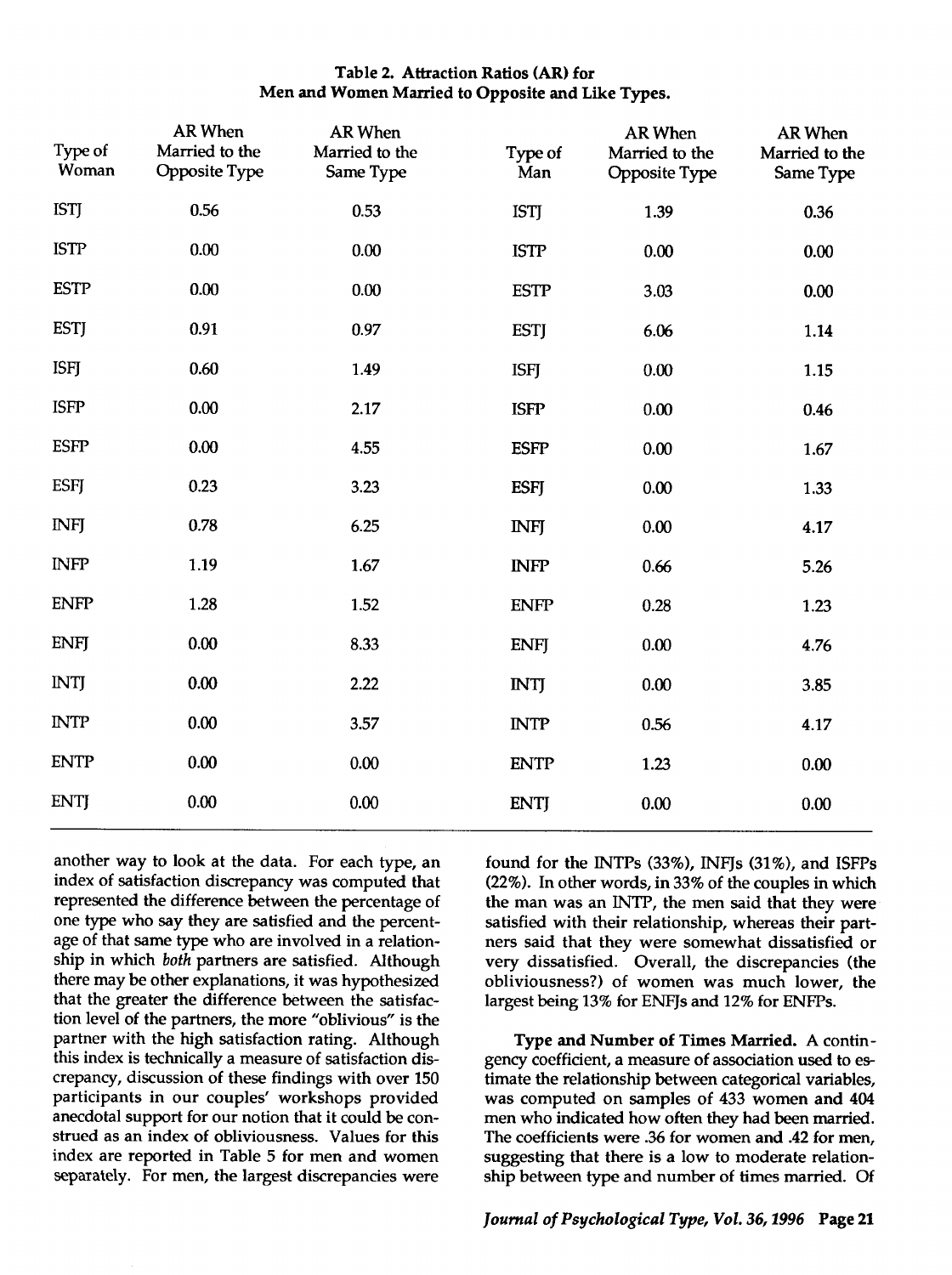# Table 3. Ranking of Types for Women in Relationships in Which Both Partners Are Satisfied.

| Women                               | Total $\cal N$   | Percentage of Relationships in Which<br>Both Partners Are Satisfied |
|-------------------------------------|------------------|---------------------------------------------------------------------|
| <b>ENTJ</b>                         | $\boldsymbol{7}$ | $100\%$                                                             |
| <b>ESTJ</b>                         | 22               | $77\%$                                                              |
| <b>ISTP</b>                         | 8                | $75\%$                                                              |
| <b>INFJ</b>                         | 16               | 69%                                                                 |
| <b>ENFJ</b>                         | 24               | 67%                                                                 |
| <b>ENFP</b>                         | 33               | 64%                                                                 |
| <b>ESFJ</b>                         | 62               | 58%                                                                 |
| <b>ISTJ</b>                         | 30               | 57%                                                                 |
| <b>ISFP</b>                         | 23               | 57%                                                                 |
| <b>INTJ</b>                         | 9                | 56%                                                                 |
| $\ensuremath{\mathsf{INFP}}$        | 24               | $54\%$                                                              |
| <b>ESTP</b>                         | $\boldsymbol{4}$ | 50%                                                                 |
| <b>ESFP</b>                         | 22               | 45%                                                                 |
| ${\ensuremath{\mathrm{ENTP}}}$      | 9                | 44%                                                                 |
| <b>ISFJ</b>                         | 67               | $\sim$<br>42%                                                       |
| $\ensuremath{\text{\textbf{INTP}}}$ | 4                | $25\%$                                                              |
|                                     |                  |                                                                     |

the women in the sample, 64% had been married only once, 27% twice, 5% three times, 3% four times, and less than 1% had been married five times. Chi-square analyses revealed that no one type was more likely to be married more often than another. For men, 68% had been married once, 25% twice, 5% three times, 1% four times, and 0.5% five times. ESTJs were overrepresented among men who had been married more than two times, with  $X^2$  (1, 404) = 6.1,  $p < .01$ . There was also a trend for ISTJ men to be overrepresented in the frequently married group, with  $X^2$  (1, 404) = 2.5,  $p = .12$ .

*TDI* Scores *and* Couples' Satisfaction. Of the four combinations of TDI and DAS scores possible when using the couple as the unit of analysis—TDI summed scores with DAS summed scores, TDI summed scores with DAS difference scores, TDI dif

Page 22 *Journal of Psychological Type, Vol. 36, 1996* 

ference scores with DAS summed scores, and TDI dif ference scores with DAS difference scores—only the combination of summed scores on both sets of vari ables yielded a significant relationship. Using TDI summed scores and DAS summed scores, a subset of 115 married couples for whom complete DAS data were available was analyzed. Recall that using summed scores for both variables addresses the ques tion of whether similarities toward one pole or the other of the TDI scales are related to couples' com bined satisfaction. The results of this analysis are shown in the upper half of Table 6. The adjusted canonical correlation for the first variate was  $R = .76$  $(p < .05)$ . The DAS variables that contributed most to the canonical correlation asked "How often do you. . ." confide in your mate (.52), calmly dis cuss something (.41), share outside interests (.37), and exchange ideas (.36). The TDI variables that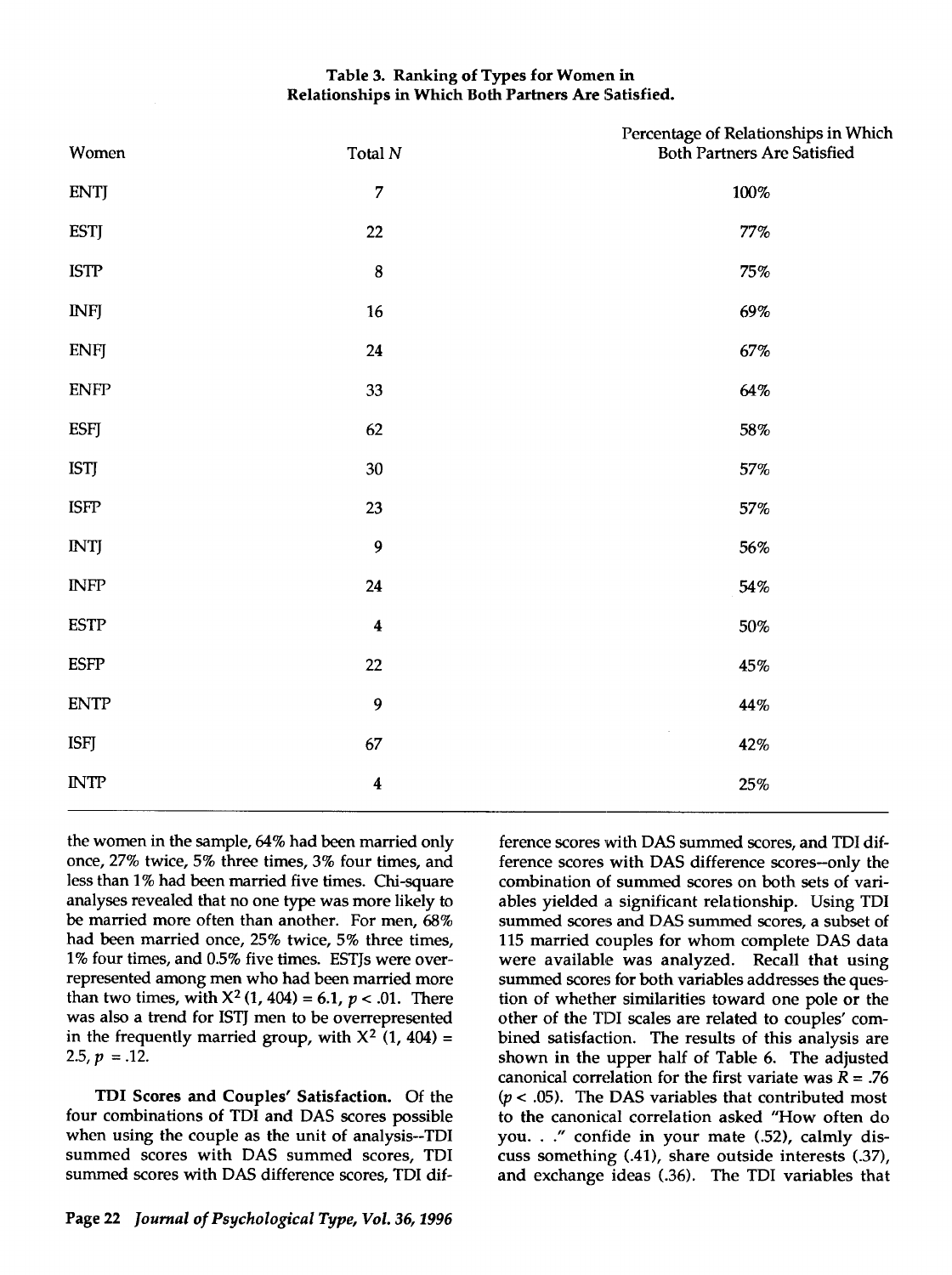# *Table 4. Ranking of Types for Men in Relationships in Which Both Partners Are Satisfied.*

| Men                          | Total ${\cal N}$ | Percentage of Relationships in Which<br>Both Partners are Satisfied |
|------------------------------|------------------|---------------------------------------------------------------------|
| <b>ENTP</b>                  | $\boldsymbol{9}$ | 78%                                                                 |
| <b>ESFJ</b>                  | 30               | 73%                                                                 |
| $\ensuremath{\mathrm{ESFP}}$ | 24               | $67\%$                                                              |
| <b>ENTJ</b>                  | $16\,$           | 63%                                                                 |
| <b>ENFJ</b>                  | 21               | $62\%$                                                              |
| $\ensuremath{\mathsf{INFP}}$ | 19               | $58\%$                                                              |
| <b>ESTJ</b>                  | 33               | 58%                                                                 |
| <b>ENFP</b>                  | 27               | 56%                                                                 |
| <b>ESTP</b>                  | 11               | $55\%$                                                              |
| <b>ISTP</b>                  | 13               | 54%                                                                 |
| <b>INTJ</b>                  | $13\,$           | 54%                                                                 |
| <b>ISFP</b>                  | $27\,$           | 52%                                                                 |
| <b>ISFJ</b>                  | 29               | $52\%$                                                              |
| <b>ISTJ</b>                  | 64               | 52%                                                                 |
| <b>INFJ</b>                  | $16\,$           | $50\%$                                                              |
| <b>INTP</b>                  | $12\,$           | $33\%$                                                              |
|                              |                  |                                                                     |

contributed the most to the correlation were Guarded/Optimistic (.50), Leader/Follower (-.48), Enthusiastic/Quiet (-.31), Expressive/Contained (-.28), and Carefree/Worried (-.26). These results suggest that couples who indicated greater combined satisfaction in the above DAS variables were ones in which **both** partners score toward Optimistic, Leader, Enthusiastic, Expressive, and Carefree. The TDI com posite explains about 20% of the variance in the DAS "confide in mate" item, about 13% of the variance in the "calmly discuss" item, and about 10% of the variance in both "outside interests" and "exchange ideas."

A sample of premarital couples that had com pleted the DAS was then added to the analysis, bringing the total to 144 couples, and another canonical correlation analysis was performed, again using TDI and DAS summed scores. This analysis yielded a

slightly different picture, which is shown in the lower half of Table 6. Although some of the same variables were present as in the married sample, additional DAS and TDI variables emerged that seem to reflect the premarital stage of a relationship. The adjusted canonical correlation between the set of DAS vari ables and the TDI scales was .66, which has a **p <** .07. The fact that the probability increased slightly even though the sample size increased over the previous analysis suggests that there may indeed be differ ences between the married and premarital samples that were not explicitly reflected in the analysis. When the sample size of the premarital group is in creased, these groups will be analyzed separately. The current analysis does suggest how the two sam ples differ, however.

The DAS variables that contributed most to the high shared variance between the two variates were: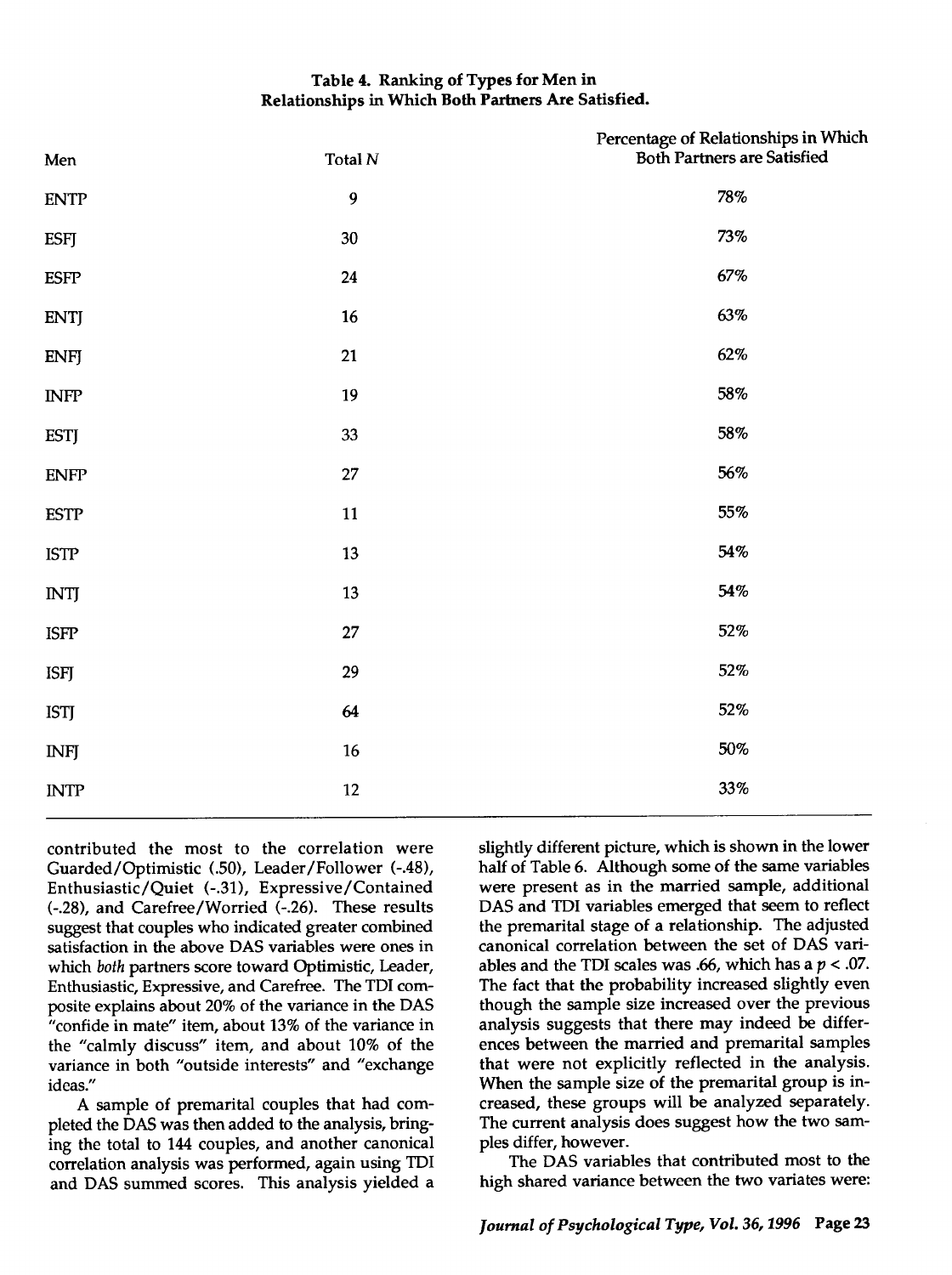## *Table 5. The Obliviousness Index.*

| Type of<br><b>Satisfied Person</b> | Percentage of Men of This Type<br>Who are Satisfied,<br>Whereas the Woman is Not | Percentage of Women of This Type<br>Who are Satisfied,<br>Whereas the Man is Not |
|------------------------------------|----------------------------------------------------------------------------------|----------------------------------------------------------------------------------|
| <b>ISTJ</b>                        | 16%                                                                              | 7%                                                                               |
| <b>ISTP</b>                        | $0\%$                                                                            | $0\%$                                                                            |
| <b>ESTP</b>                        | 9%                                                                               | $0\%$                                                                            |
| <b>ESTJ</b>                        | 12%                                                                              | 9%                                                                               |
| <b>ISFJ</b>                        | 14%                                                                              | 10%                                                                              |
| <b>ISFP</b>                        | 22%                                                                              | 4%                                                                               |
| <b>ESFP</b>                        | 21%                                                                              | 5%                                                                               |
| <b>ESFJ</b>                        | 10%                                                                              | 8%                                                                               |
| <b>INFJ</b>                        | 31%                                                                              | 0%                                                                               |
| <b>INFP</b>                        | 11%                                                                              | $0\%$                                                                            |
| <b>ENFP</b>                        | 7%                                                                               | 12%                                                                              |
| <b>ENFJ</b>                        | 10%                                                                              | 13%                                                                              |
| <b>INTJ</b>                        | $0\%$                                                                            | 11%                                                                              |
| <b>INTP</b>                        | 33%                                                                              | 0%                                                                               |
| <b>ENTP</b>                        | 11%                                                                              | 11%                                                                              |
| <b>ENTJ</b>                        | 19%                                                                              | 0%                                                                               |
|                                    |                                                                                  |                                                                                  |

"How often do you . . ." confide in your mate (.71), share outside interests (.43), agree on a philosophy of life (.42), calmly discuss something (.36), and kiss your mate (.36). The TDI scales that contributed most to the canonical correlation were: Guarded/ Optimistic (.45), Expressive/Contained (-.36), Ques tioning/Accommodating (-.31), Planful/Open-ended (-.31), and Leader/Follower (-.30). These results indi cate that couples in which both members score to ward optimistic, expressive, questioning, planful, and leader tend to confide in each other, share outside in terests, agree on a philosophy of life, calmly discuss something, and kiss each other. Three of these scales may reflect the responses of the premarital couples, since planning, kissing, and questioning might serve as a reasonable description of many premarital rela tionships. In this analysis, the TDI composite ac counts for 32% of the variance in "confide in your mate" and about 12% of the variance in "share out side interests."

The only other analysis that approached signifi cance involved how **differences** between the partners affected overall satisfaction (TDI difference scores with DAS summed scores). This analysis was based on the total 144 married and premarital couples. The adjusted canonical correlation was .60, **p <** .22. Be cause of the exploratory nature of this phase of the re search, these results deserve mention, although they should be interpreted with great caution given the probability level. The DAS variables that contributed most to the shared variance were **agreeing** on: major decisions (.43), laughing together (.42), and that fail ure to show love was not a problem (.42). The TDI variables making the most contribution to the overall relationship were: Enthusiastic/Quiet (-.47), Initiator /Receptor (-.37), and Scheduled/Spontaneous (.35).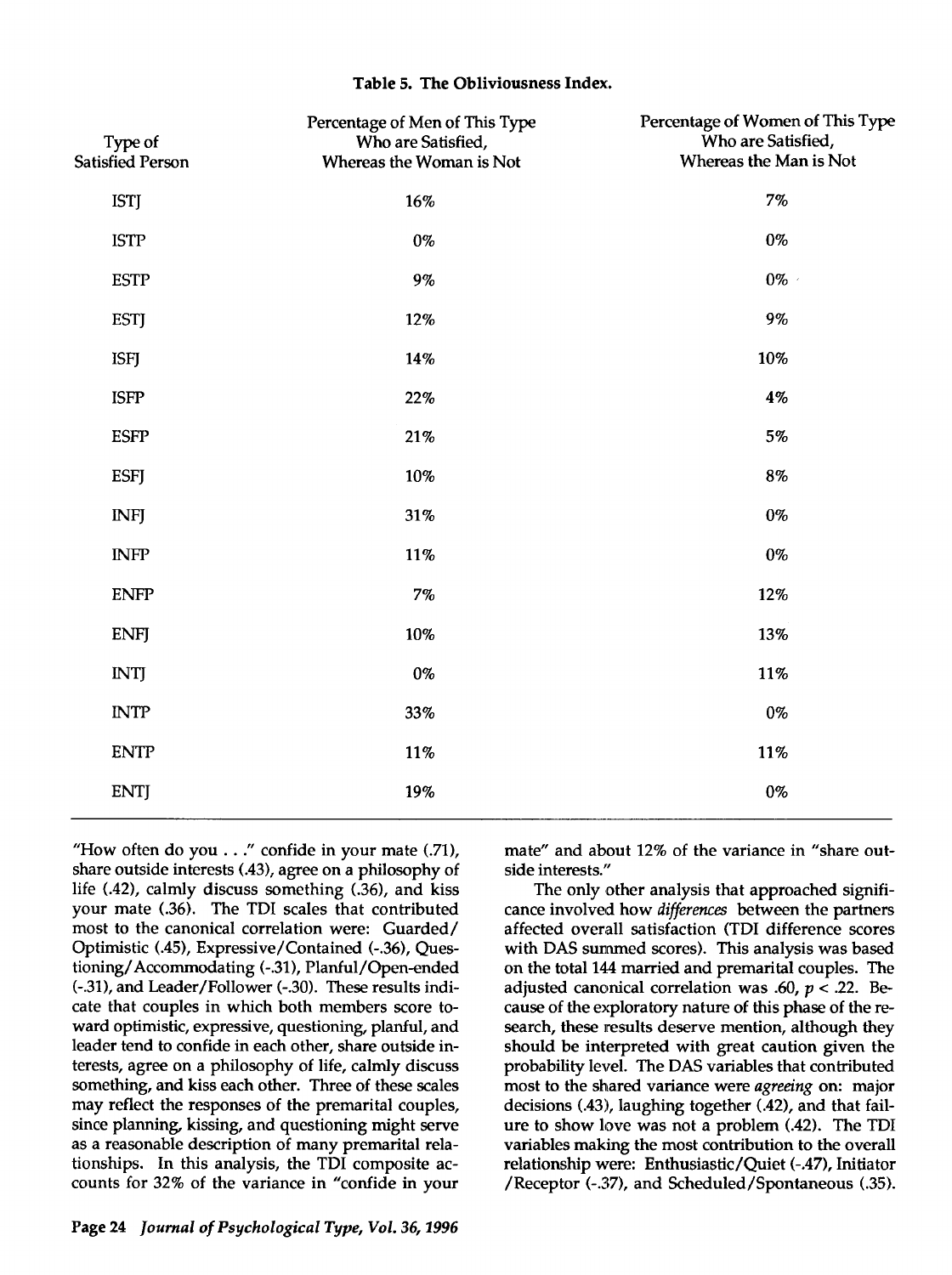# *Table 6. Results of Canonical Correlation Analyses Using TDI and DAS Summed Scores.*

| Sample              |                               |                                    |
|---------------------|-------------------------------|------------------------------------|
| Canonical R         |                               |                                    |
| Significance        | <b>Highest DAS</b>            | <b>Highest TDI</b>                 |
| Sample Size         | <b>Variables and Loadings</b> | <b>Variables and Loadings</b>      |
| <b>MARRIED ONLY</b> | Confide (.52)                 | Guarded/Optimistic (.50)           |
| Adj. $R = .76$      | Calmly Discuss (.41)          | Leader/Follower (-.48)             |
| p < .05             | Outside Interests (.37)       | Enthusiastic/Quiet (-.31)          |
| $N = 115$           | Exchange Ideas (.36)          | <b>Expressive/Contained (-.28)</b> |
|                     |                               | Carefree/Worried (-.26)            |
| <b>MARRIED AND</b>  | Confide (.71)                 | Guarded/Optimistic (.45)           |
| PREMARITAL COMBINED | Outside Interests (.43)       | <b>Expressive/Contained (-.36)</b> |
| Adj. $R = .66$      | Philosophy of Life (.42)      | Questioning/Accommodating (-.31)   |
| p < .07             | Calmly Discuss (.36)          | Planful/Open-ended (-.31)          |
| $N = 144$           | Kiss(.36)                     | Leader/Follower (-.30)             |
|                     |                               |                                    |

The signs of the loadings suggest that high **differences** on Scheduled/Spontaneous (partners scoring at op posite poles on this scale) and high **similarity** on Enthusiastic/Quiet and Initiator/Receptor (both part ners scoring about the same on this scale) are associ ated with agreeing on major decisions, laughing to gether, and agreeing that failure to show love was not a problem in their relationship.

*Caveats.* Treating the couple as the unit of analy sis required the use of difference (or summed) TDI and DAS scores. Difference scores always have lower reliability than the original scores from which they are derived, which results in error or "noise" that ef fectively attenuates or lowers correlation coefficients. Therefore, the coefficients reported in this study may underestimate the relationship between personality and couples' satisfaction.

Another caveat is related to our interest in the re sponses of the couples to the individual items of the DAS. Although the reliability of the individual items is unknown, two factors serve to mitigate any con cern that this may raise. First, the alpha reliability of the total DAS score is very high (.96), suggesting that the items are all highly interrelated. A second, but re lated factor, is that the canonical correlation analysis used in this study essentially uses a total DAS score for each person derived by combining all of the items after they have been assigned optimal weights.

Although the canonical correlations reported are fairly high, indicating a great deal of shared variance between the set of DAS variables and the TDI vari ables, the proportion of TDI variance accounted for by its own composite and the proportion of DAS variance accounted for by its own composite is low, rang ing from about 4% to 8% depending on the analysis.

This suggests that each composite was not picking up much of the variance available in the raw scores of the original variables. Also, the amount of variance in the DAS accounted for by the entire TDI set is also low (around 4%, depending on the analysis). Such discrepancies sometimes result from a small subset of uncharacteristic variables in one set correlating high ly with a small subset of uncharacteristic variables in the other set. However, an examination of the corre lations among and between the original variable sets suggests that this was not the case in our data. Thus, although there is clearly a relationship between the two canonical variates—the set of DAS variables and the set of TDI variables-at least one set of variables, the TDI scales, does not seem to constitute a unitary psychological construct. This is not surprising given that the 27 TDI scales were never intended to repre sent a unitary construct but rather subscales of five separate constructs: the traditional four MBTI prefer ence dimensions and the Comfort/Discomfort scales. This argument does not seem applicable to the DAS variables, however. The high internal consistency of the total DAS score suggests that these items do tap a unitary construct. It is therefore not clear why the canonical variate for the DAS did not capture more of the variance available in the raw scores.

#### *Discussion*

Although the frequency of specific type pairings must be interpreted with caution, the overall trend supports the hypothesis that people are more likely to be attracted to and to marry someone of the same type than they are a person of the opposite type. The overall percentage of women married to someone of the opposite type was 5.20%, and it was 4.95% for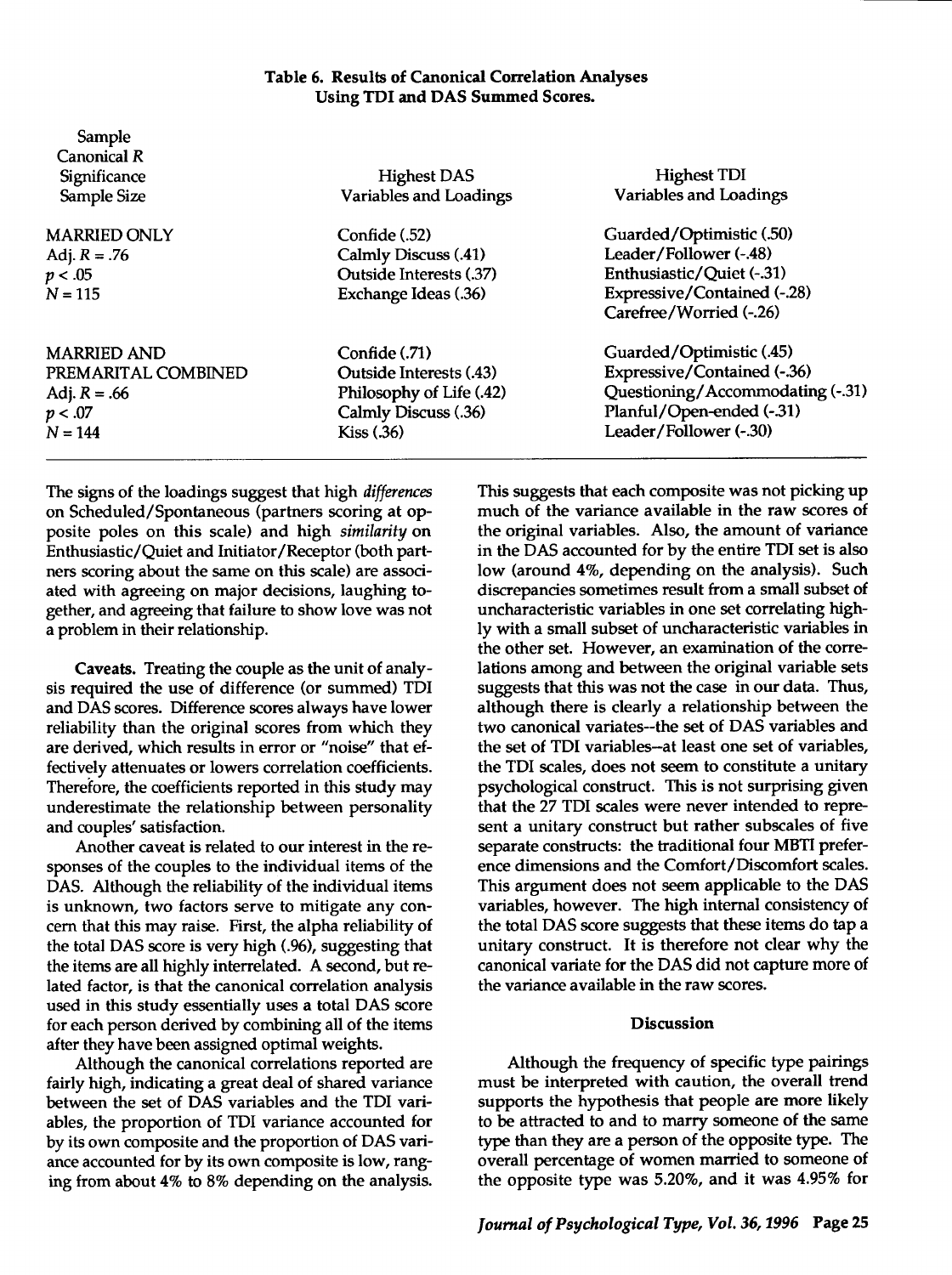men. The percentage of women and men who marry someone of exactly the same type was 9.3% for both genders. Attraction ratios were highest, for both men and women, for intuitive types and for feeling types.

If mate selection occurred purely by chance, the expected percentage for marrying either an exact op posite or someone of exactly the same type would be 6.25%. The percentages obtained in the present sam ple are very close to the percentages reported by Myers and Myers (1980) for a sample of 375 couples. In that sample, the percentage of couples alike on all four preferences was 9%, and the percentage of cou ples who shared no preferences was 5%. Myers and Myers also indicated that the most frequent similarity was on the S-N scale. Sherman's (1981) sample showed similar proportions: 8.4% of the couples had all four preferences in common, and 5.4% were differ ent on all four. The degree of similarity in percent ages across these three studies is striking, given the variation in the times when the samples were collec ted and the geographic regions sampled. Although they studied ideal rather than real mates, Rytting, Ware, and Hopkins (1992) also found that similarity was most important on the S-N scale, and little evi dence for the hypothesis that opposites attract.

It is interesting to observe that for men, two of the types who tend to marry their opposite, ESTJ and ISTJ men, are also the two types who have been mar ried the most. Although these results were not pre dicted, post-hoc speculation leads to a possible sce nario. This result may be related to the tendency of ESTJ men to make decisions, even about marriage, fairly quickly and perhaps on the basis of too little in formation. If things go wrong, ESTJs may just as quickly decide to end the relationship. This behavior may be repeated, yielding a pattern of serial mar riages. Although impossible to discover in retrospect, it would be fascinating to know the types of each of the spouses of these men. Have they always tended to choose women of the opposite type, and if so, does this have any bearing on the number of times that they have been married? Or, have past unsuccessful pairings with like types led to their present choice of a mate entirely opposite from themselves? It may be possible to answer such questions as the current sam ple is followed over the coming years.

The analyses addressing the satisfaction ques tions show that personality variables as measured by TDI scales share a significant amount of variance with couples' combined satisfaction scores. The squared canonical correlations indicated that the shared variance between the two sets of variables ranged from 59% to 76%. For the married-only sam ple, five TDI scales, Guarded/Optimistic, Leader/ Follower, Enthusiastic/Quiet, Expressive/Contained, and Carefree/Worried were found to be the most sig nificant contributors to the relationship. On the satis faction side of the equation, the DAS items "confide in your mate," "share outside interests," "calmly dis cuss something," and "exchange ideas" were the major contributors to the shared variance. Three of the five TDI scales contributing the most variance to the relationship are Comfort/Discomfort scales. Couples in which both partners score toward the comfort pole of each of these scales tended to have higher combined satisfaction scores. In light of the recent research by Rytting, Ware, and Olszewski (1993), it is interesting that the Guarded/Optimistic scale of the TDI, whose right pole was originally labeled 'Trusting" by Saunders (1987), was one of the important contributors to the shared variance. Rytting et al. found that trust was the highest rated component of intimacy in two different samples. The other two TDI scales contributing most highly to combined satisfaction are E-I subscales, with scores toward Enthusiastic and Expressive being associated with higher combined satisfaction. This is consistent with, and provides some refinement of, Sherman's (1981) finding that similarities and differences on the E-I scale had the greatest impact on reported prob lems. Recall that Myers and Myers (1980) found that the most frequent occurrence of like types marrying was on the S-N scale and that Rytting, Ware, and Hopkins (1992) found that in selecting an ideal mate similarity, the S-N scale was also most important. However, the findings of Sherman and the results of the current study suggest that although the S-N scale may be important for attraction, it may be similarity on the E-I scale that is the most important for staying satisfied in a relationship.

As stated earlier, it was important to test both summed and difference scores because each kind of combined score addresses certain questions that the other does not. Summed TDI scores indicate the ef fect of **both** partners' scoring toward one pole of the TDI scale on their overall satisfaction. TDI difference scores, on the other hand, show only how similar or different the couple is on a given scale (they index the degree of agreement) but indicate nothing about **where** on a scale similarities occur. TDI difference scores were only marginally significant in one sam ple. None of the analyses using DAS difference scores were significant. Only TDI summed scores were significant predictors of overall couple satisfac tion. This suggests that for satisfaction as measured by the DAS, it is important that both couples score toward the same end of certain TDI scales. The clearest example of this is probably found on the Guarded/Optimistic scale. It is not important that there be a high degree of agreement at any point along that scale; what is important, at least for satis faction, is that both partners score toward Optimistic (Trusting).